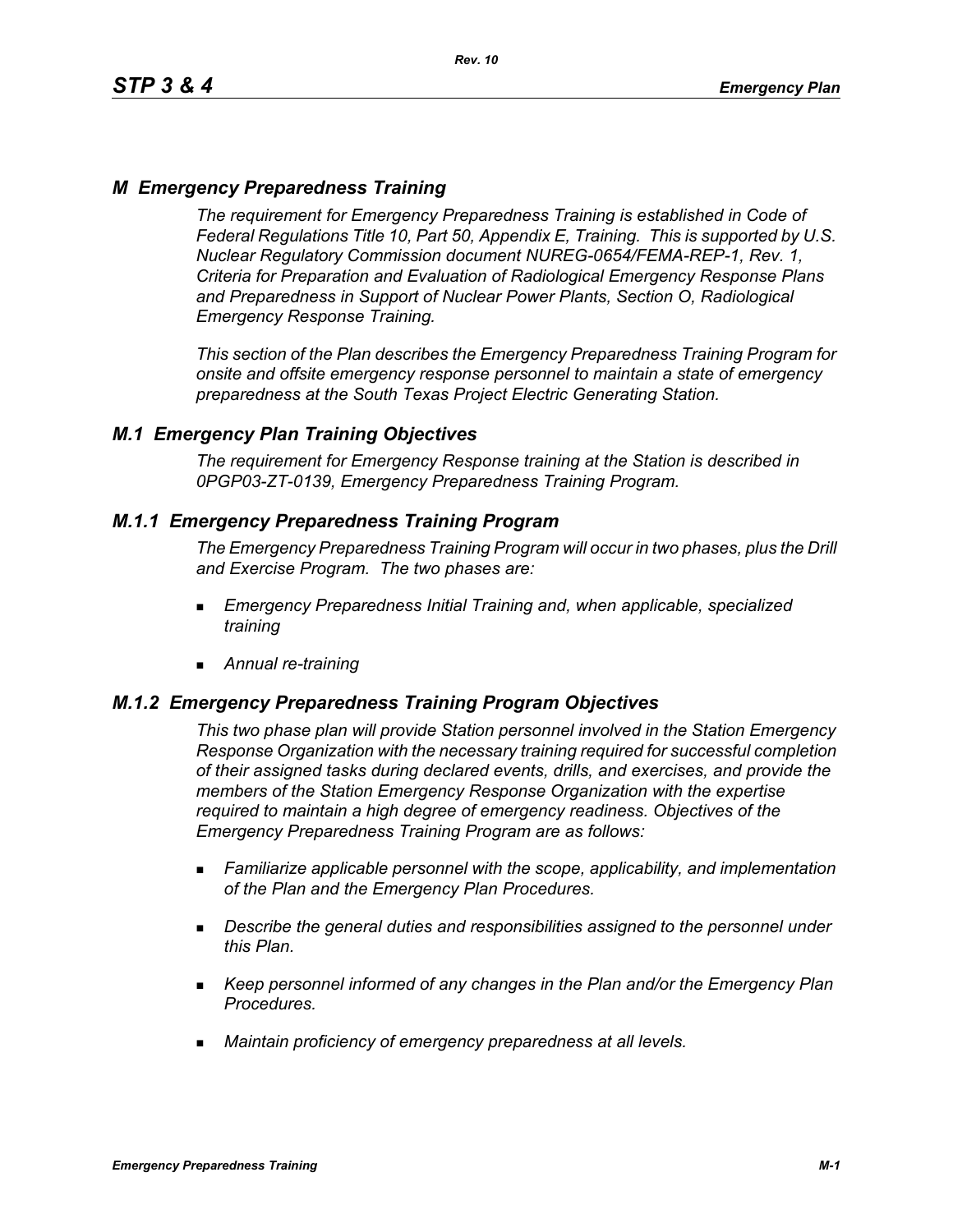# *M.1.3 Emergency Preparedness Training Program Content*

*To meet these objectives, the Emergency Preparedness Training Program will include, but is not limited to the following:*

- *General content of the Plan and procedures*
- *Location of emergency equipment and supplies*
- *Names, locations, and functions of the emergency response facilities*
- *Use of Station communication systems*
- *Personnel accountability, assembly, and evacuation*

### *M.2 Overall Responsibility - Emergency Plan Training*

*The overall responsibility for assignment of Emergency Preparedness Training lies with the Supervisor, Emergency Response as described in approved Plant Procedures.*

## *M.2.1 Emergency Response Facility Managers*

*Each Emergency Response Facility Manager is responsible to ensure the personnel within their facility receive the training required to attend their duties in the Station Emergency Response Organization. Personnel assigned Station Emergency Response Organization duties are responsible to become familiar with their emergency response duties and responsibilities.*

#### *M.2.2 Emergency Response Organization Personnel*

*All Station Emergency Response Organization personnel are not required to have the in-depth training that is required of those personnel who will be in a management position during a declared event. However, cross-training is allowed.*

#### *M.2.3 Annual Retraining*

*Annually, Station personnel shall re-qualify for their position. The requalification may be accomplished by either classroom instruction or through the drill and exercise program by being a participant, mentor, coach, evaluator, or controller, but not as an observer. Multiple assignees to a given key Emergency Response Organization position may receive credit for the same drill if their participation is a meaningful and thorough opportunity to gain proficiency in the assigned position.*

## *M.2.4 Computer Based Training*

*Computer Based Training (CBT) is an acceptable equivalent method for classroom refresher training.*

#### *M.2.5 New Personnel Training*

*New personnel assigned to the Station shall attend applicable Emergency Plan Training prior to assuming any Emergency Response Organization position.*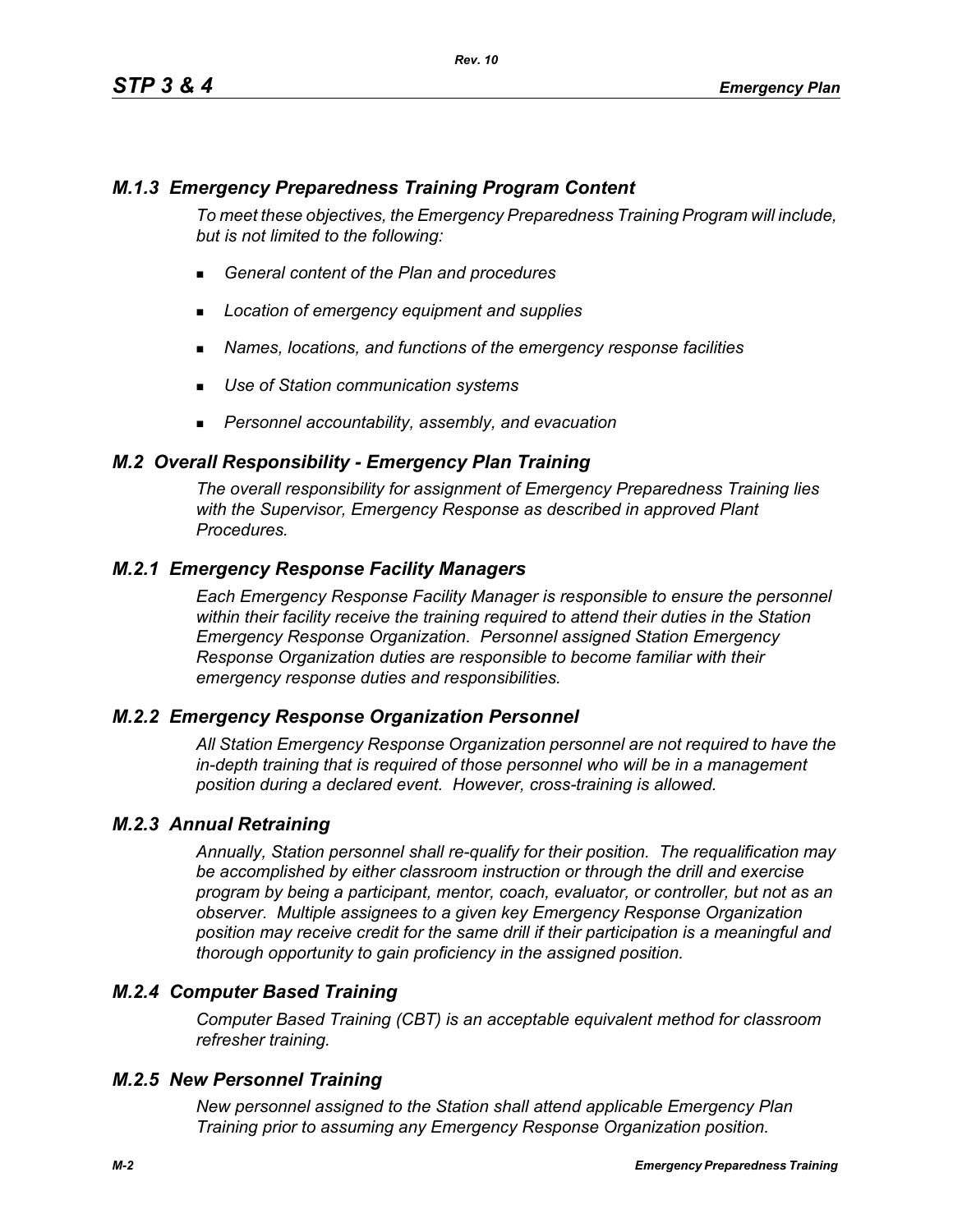# *M.3 Emergency Plan Training*

*Emergency Plan Training shall consist of in-depth knowledge in those areas where Emergency Response Organization personnel have specific duties and responsibilities in implementing the Emergency Plan. The training that each member of the Emergency Response Organization is required to have is provided in approved Plant Procedures. As a minimum, all Station Emergency Response Organization personnel shall receive Emergency Preparedness Initial training.*

- *M.3.1 Emergency Plan Training is developed as a joint effort between the Nuclear Training Department and the Emergency Response Division.*
- *M.3.2 Emergency Plan Training Program lesson plans are developed using applicable guidance from the systematic approach to training process.*
- *M.3.3 Formal training shall be subject to verification by examination. Examinations are derived from approved examination questions using the terminal and enabling objectives identified in the lesson plans.*

# *M.4 Specialized Emergency Plan Training Content*

#### *M.4.1 Specialized training shall be conducted to cover the following topics:*

- *Offsite Dose Calculations*
- *Emergency Communications*
- *ICS/ERFDADS/PICS Operation*
- *Offsite Field Teams*
- *Emergency Medical Care*

#### *M.5 Non-Emergency Response Organization Personnel Emergency Plan Familiarization*

*Station personnel not assigned Station Emergency Response Organization duties (non-essential personnel) shall be trained to respond to emergency alarms.*

## *M.6 Specialized Training Methods*

*Training for Station Emergency Response Organization personnel shall include formalized classroom training, examinations, or involvement in the Drill and Exercise Program. It is the intent of this training program to qualify Station Emergency Response Organization personnel in the requirements of the Station Emergency Plan and Procedures. Training is accomplished by two means of instruction.*